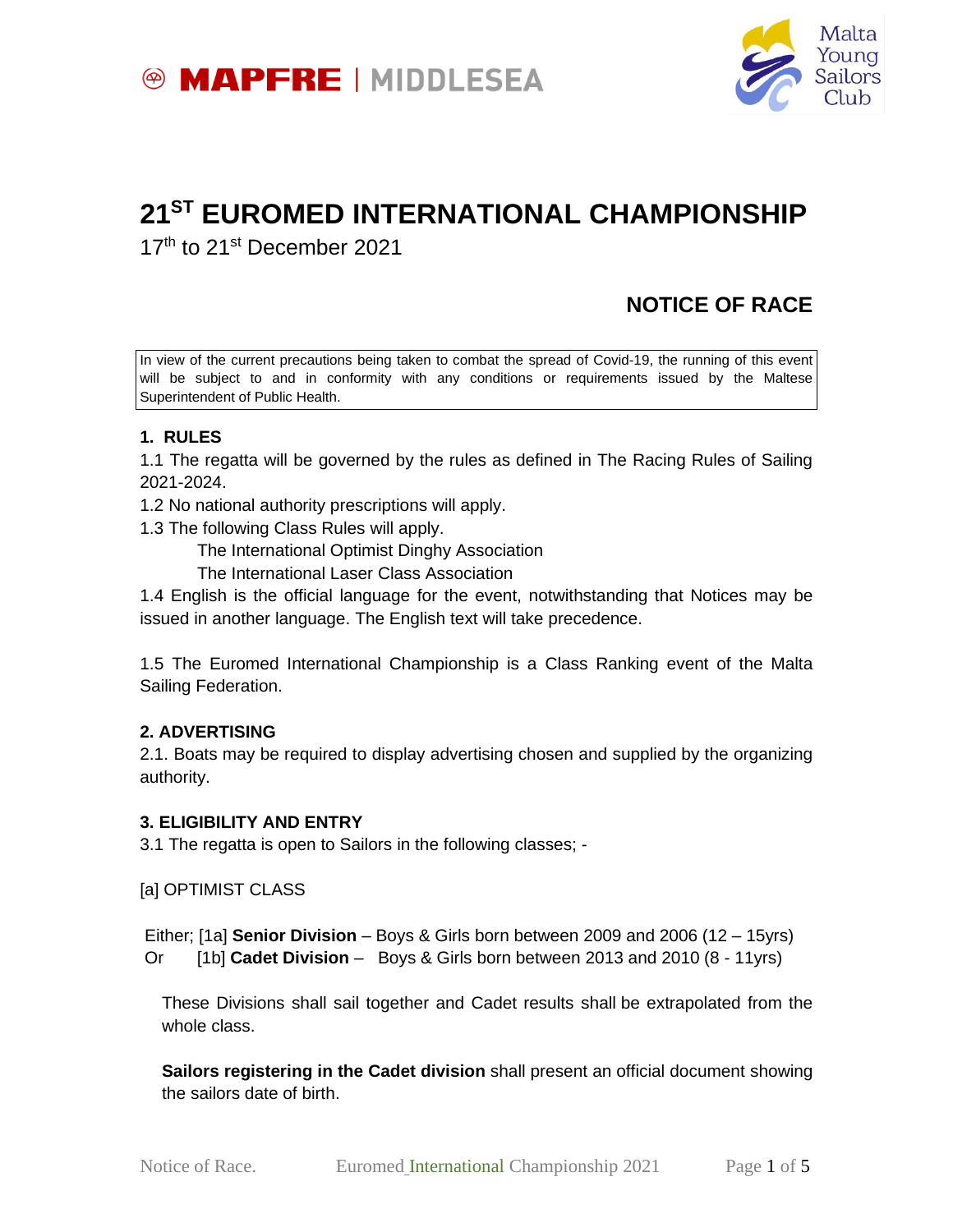



[2] **Beginners Division** - Boys and Girls born between 2013 and 2007, (8 – 14yrs) and have been sailing for not more than 12 months. Sailors in this division need to present a letter from their Class Association or Club stating that these sailors comply with this requirement.

[b] ILCA CLASSES

- (1) **ILCA 4**,
- (2) **ILCA 6**,
- (3) **ILCA 7**.

3.2 Four or more boats shall constitute a class.

3.3 Eligible sailors may enter by completing the electronic entry form found on the MYSC website, [www.maltayoungsailors.com](http://www.maltayoungsailors.com/) and submitting same online until the 21<sup>st</sup> November 2021. No applications without payment shall be accepted.

3.4 Entries are accepted on a first come first served basis, late entries may be accepted at the discretion of the organizers.

3.5 Maximum restrictions on the number of boats competing may apply. The following numbers are indicative only and are at the discretion of the Race committee, and subject to health authority advice.

- [a] Optimist Senior & Cadet Classes 180 entrants in total,
- [b] Beginners Class 60 entrants.
- [c] ILCA 60 entrants.

3.6 All entries, when accepted, will be displayed on the regatta website. This display can be considered as confirmation of acceptance of entry, when payment has been submitted, but that will not imply confirmation of accommodation.

#### **4. CLASSIFICATION**

4.1. The ISAF Sailor Classification Code will apply.

#### **5. FEES**

5.1. Entry fee shall be EUR95.00 per entry. This includes the daily provision of water and light snacks, afloat between races, and a cooked meal with a hot drink on return to shore, excluding the last day of the event.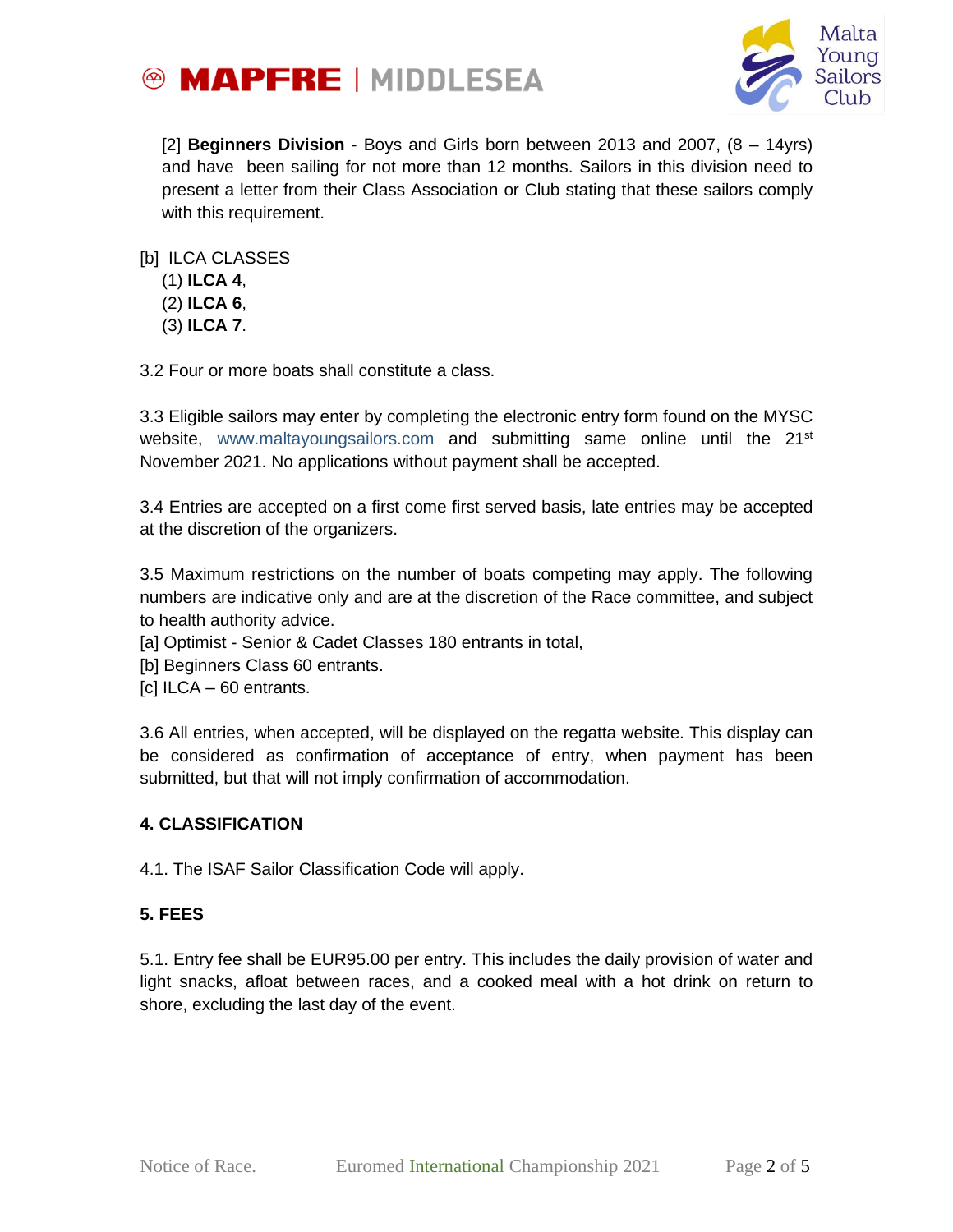



#### **6. QUALIFYING AND FINAL SERIES.**

6.1. The regatta will consist of a qualifying series and a final series for Senior and Cadet Classes. Beginners will sail a single series. A maximum of 12 races shall be sailed.

6.2. ILCA Classes shall sail a single series.

### **7. SCHEDULE**

| <b>Date</b> | Time                      | <b>Description</b> | <b>Number of Races</b><br><b>Planned</b> |
|-------------|---------------------------|--------------------|------------------------------------------|
| 17/12/2021  | $10:00-13:00/15:00-18:00$ | Registration       | --                                       |
| 18/12/2021  | 09:00-11:00               | Registration       | --                                       |
| 18/12/2021  | 11:30 - 15:30             | Race Day 1         | 3                                        |
| 19/12/2021  | 10:30 - 15:30             | Race Day 2         | 3                                        |
| 20/12/2021  | 10:00 - 15:30             | Race Day 3         | 2                                        |
| 21/12/2021  | 10:00-15:00               | Race Day 4         | 3                                        |

The number of races on each day may vary depending on the weather conditions and may be reduced or cancelled altogether. On the last scheduled day of racing no warning signal will be made after 1500hrs.

#### **8. SAILING INSTRUCTIONS**

The sailing instructions will be available, as from  $17<sup>th</sup>$  December, on registration, at the EUROMED Championship Race Office.

#### **9. VENUE**

The Regatta shall take place on the waters in and outside Mellieha Bay on the northeast shore of Malta.

#### **10. THE COURSES**

- 10.1. Optimist classes shall have Trapezoid courses.
- 10.2. ILCA Classes shall have windward leeward courses with or without an offset mark.
- 10.3. Course diagrams shall be available in the Sailing Instructions.

#### **11. INTERNATIONAL JURY**

12.1 Decisions of the International Jury will be final as provided in *RRS 70.5*.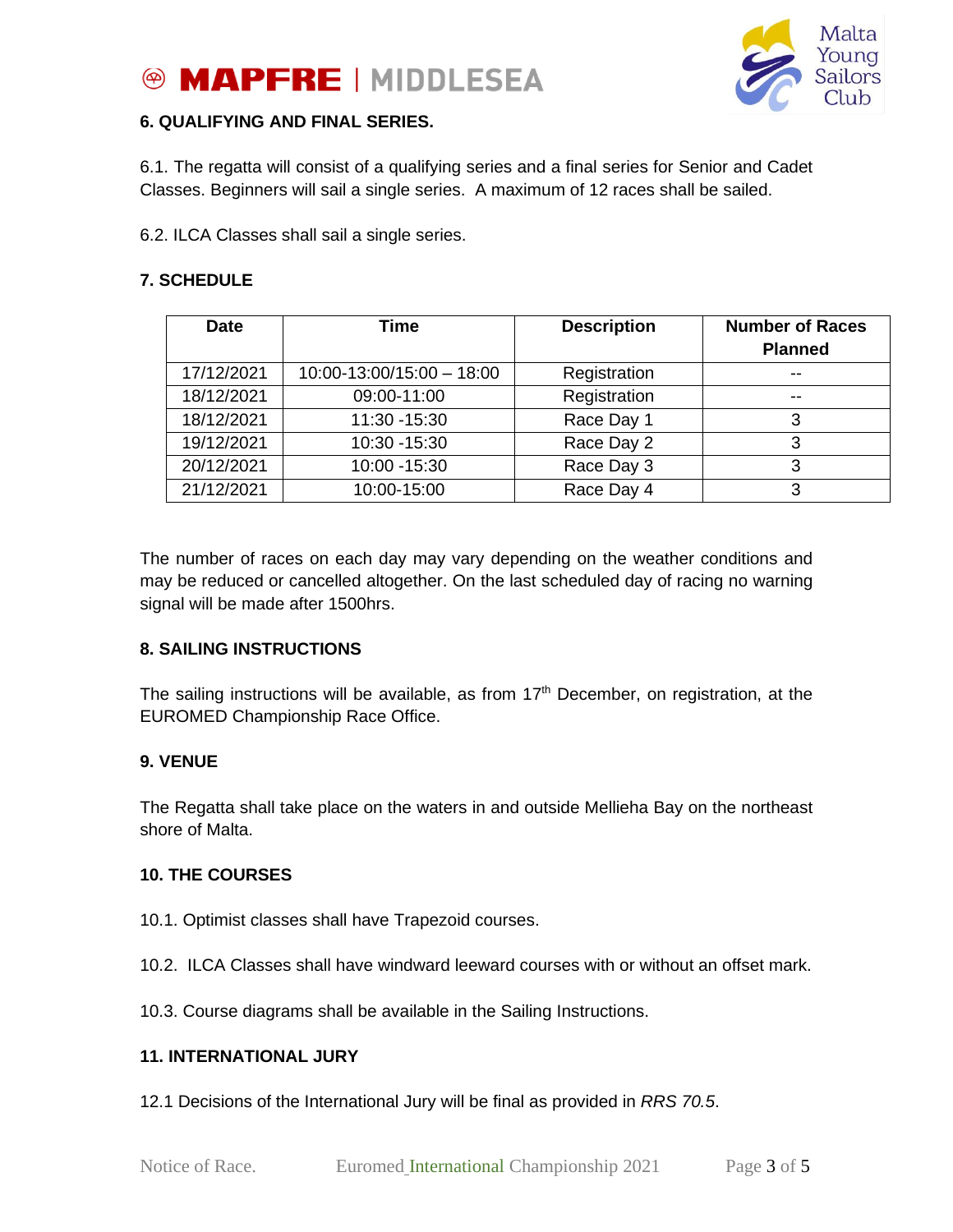



# **12. SCORING**

12.1 The Low Point Scoring system shall be used.

12.2 In each class three races are required to be completed to constitute the regatta.

12.3 Depending on the number of entries a class fleet may be divided onto several flights.

12.4 When fewer than 4 races have been completed, a boat's series score will be the total of her race scores.

12.5 When 4 or more races have been completed, a boat's series score will be the total of her race scores excluding her worst score. No Discards will be allowed in the Optimist Final Series.

# **13. SUPPORT BOATS**

13.1 Support boats shall be marked to be easily identified. It is recommended that each team provides their own national flag as a means of identification. Support boat flags will be distributed during registration at the Race Office.

13.2 Support/Coach Boats shall fill in the required forms upon registration and submit them to the Race Office before the start of the regatta.

#### **14. STORAGE OF BOATS.**

14.1 Boats shall be kept in their assigned places in the designated boat park as indicated by the Organising Authority.

#### **15. PRIZES**

15.1 Prizes will be awarded to the 1st 2nd & 3rd Boy and Girl in each class.

15.2 An Overall Prize will be awarded to the 1st Placed Boy or Girl in the Combined Optimist Senior and Cadet Divisions.

15.3 In the ILCA Classes, Prizes will be awarded to the 1st 2nd & 3rd in each catagory with four or more entries. A separate prize will be awarded to the highest ranked ILCA under 16 and highest ranked female.

#### **16. DISCLAIMER OF LIABILITY**

16.1 Competitors participate in the regatta entirely at their own risk. See RRS 4, Decision to Race. The organizing authority will not accept any liability for material damage or personal injury or death sustained in conjunction with or prior to, during, or after the regatta.

16.2 Parents or guardians of entrants below eighteen years of age are to sign the disclaimer form and undertake all responsibility. Disclaimer forms will be available on the website.